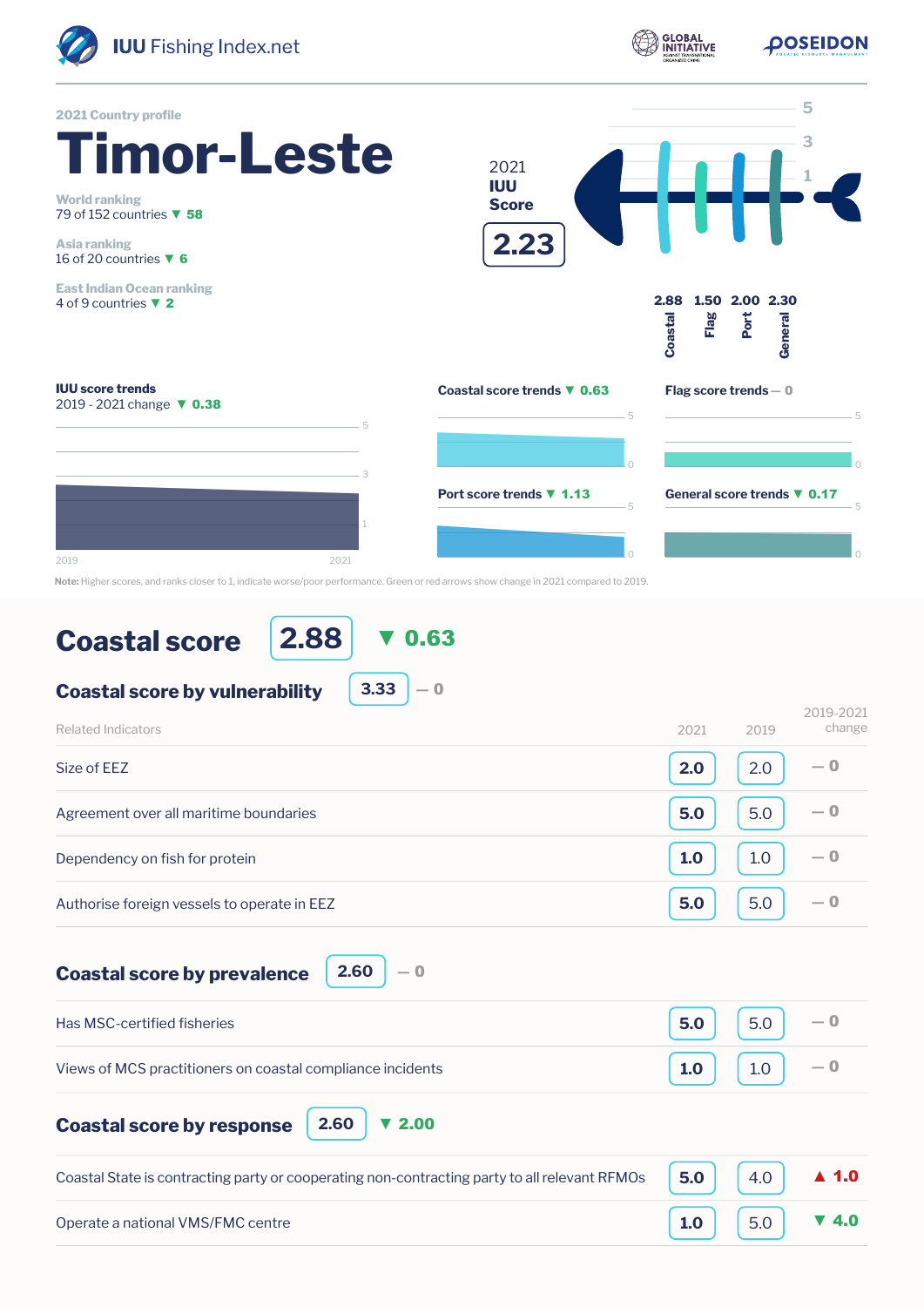| <b>IUU</b> Fishing Index.net                                                                                                                             | <b>GLOBAL</b><br>INITIATIVE | <b>POSEIDON</b>              |
|----------------------------------------------------------------------------------------------------------------------------------------------------------|-----------------------------|------------------------------|
| 1.50<br>$\bf{0}$<br><b>Flag score</b>                                                                                                                    |                             |                              |
| $-0$<br>1.00<br><b>Flag score by vulnerability</b>                                                                                                       |                             |                              |
| <b>Related Indicators</b>                                                                                                                                | 2021                        | 2019-2021<br>change<br>2019  |
| Distant water vessels on RFMO RAVs                                                                                                                       | 1.0                         | $-0$<br>1.0                  |
| Distant water vessels under several RFMOs                                                                                                                | not<br>applicable           | not<br>applicable            |
| 1.00<br>— 0<br><b>Flag score by prevalence</b>                                                                                                           |                             |                              |
| Vessels on IUU lists                                                                                                                                     | 1.0                         | — 0<br>1.0                   |
| View of fisheries observers on flag state compliance incidents                                                                                           | 1.0                         | $-0$<br>1.0                  |
| Views of MCS practitioners on flag state compliance incidents                                                                                            | 1.0                         | — 0<br>1.0                   |
| 3.00<br>$-0$<br><b>Flag score by response</b>                                                                                                            |                             |                              |
| Accepted FAO Compliance Agreement                                                                                                                        | not<br>applicable           | not<br>applicable            |
| 口<br>Registered vessels with foreign or unknown ownership                                                                                                | not<br>available            | not<br>available             |
| Provision of vessel data for inclusion in Global Record                                                                                                  | 5.0                         | — 0<br>5.0                   |
| Compliance with RFMO flag state obligations                                                                                                              | not<br>applicable           | not<br>applicable            |
| Flag State is contracting party or cooperating non-contracting party to all<br>relevant RFMOs                                                            | 1.0                         | $-0$<br>1.0                  |
| Indicator 'Authorised vessel data provided to FAO HSVAR" used in 2019 has now changed to 'Registered vessels with<br>口<br>foreign or unknown ownership". |                             |                              |
| 2.00<br><b>Port score</b>                                                                                                                                |                             |                              |
| 2.00<br>Port score by vulnerability<br>2.00                                                                                                              |                             | 2019-2021                    |
| <b>Related Indicators</b><br>Number of fishing ports                                                                                                     | 2021<br>3.0                 | change<br>2019<br>3.0<br>— 0 |
|                                                                                                                                                          |                             |                              |
| Port visits by foreign fishing or carrier vessels                                                                                                        | 1.0                         | 5.0<br>▼ 4.0                 |
| <b>Port score by prevalence</b>                                                                                                                          |                             |                              |
| Views of MCS practitioners on port compliance incidents                                                                                                  |                             | 1.0<br>1.0                   |
| View of fisheries observers on port compliance incidents                                                                                                 |                             | 1.0<br>1.0                   |